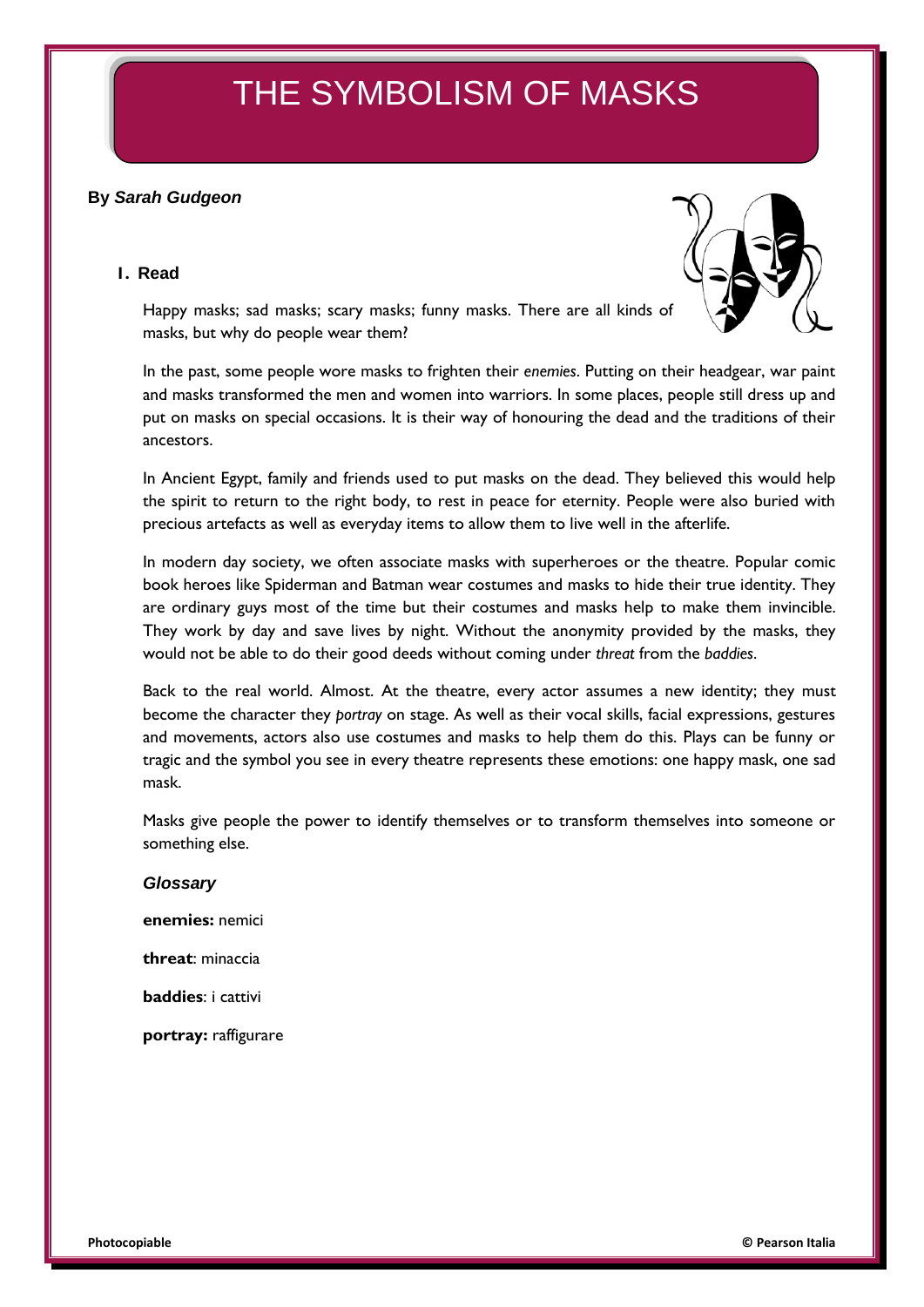#### **2. Answer the questions**

- a. Why did people often wear masks in the past?
- b. How do some people respect their traditions nowadays?
- c. Why did they put masks on the dead in Ancient Egypt?
- d. Why do superheroes want to hide their real identity?
- e. How do masks help actors on stage?
- f. What are the two main reasons for wearing a mask?
- **3. Think of a superhero. Imagine you work for the New York Police Department. You want to catch this guy before he destroys any more of the city with his extravagant rescue operations.**

Write an email to you colleagues telling them to contact you immediately if they see him.

Remember to include information about his costume/mask, where he was last seen, and the damage he has caused.